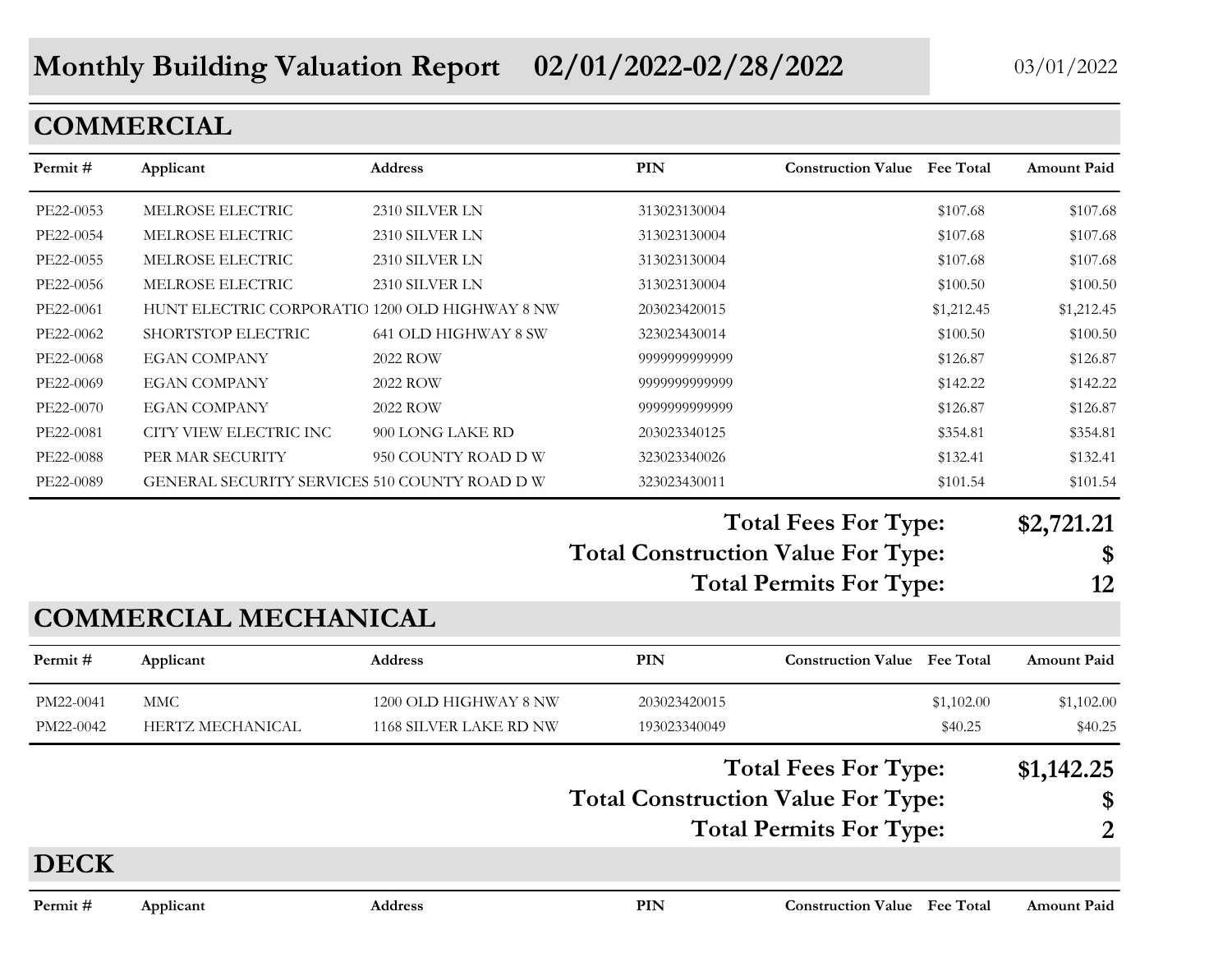| PBR21-0282        | TOP SHELF DESIGN LLC<br><b>Building Valuation Fee</b>                    | <b>1368 NORTHWEST PKWY</b> | 203023130023                              | \$7,774.48                          | \$312.87 | \$312.87           |
|-------------------|--------------------------------------------------------------------------|----------------------------|-------------------------------------------|-------------------------------------|----------|--------------------|
| PBR22-0014        | DREAMODEL INC<br><b>Building Valuation Fee</b>                           | <b>1385 NORTHWEST PKWY</b> | 203023140022                              | \$17,093.57                         | \$581.40 | \$581.40           |
| PBR22-0023        | HOFFMAN WEBER CONSTRUCT 2730 LINDSEY CT<br><b>Building Valuation Fee</b> |                            | 193023340070                              | \$600.00                            | \$84.70  | \$84.70            |
| PBR22-0024        | HOFFMAN WEBER CONSTRUCT 2724 LINDSEY CT<br>Building Valuation Fee        |                            | 193023340071                              | \$600.00                            | \$84.70  | \$84.70            |
| PBR22-0026        | HOFFMAN WEBER CONSTRUCT 2702 LINDSEY CT<br><b>Building Valuation Fee</b> |                            | 193023340074                              | \$600.00                            | \$84.70  | \$84.70            |
| PBR22-0027        | HOFFMAN WEBER CONSTRUCT 2742 LINDSEY CT<br><b>Building Valuation Fee</b> |                            | 193023340077                              | \$600.00                            | \$84.70  | \$84.70            |
|                   |                                                                          |                            |                                           | <b>Total Fees For Type:</b>         |          | \$1,233.07         |
|                   |                                                                          |                            | <b>Total Construction Value For Type:</b> |                                     |          | \$27,268.05        |
|                   |                                                                          |                            |                                           | <b>Total Permits For Type:</b>      |          | 6                  |
|                   | <b>DEMOLITION</b>                                                        |                            |                                           |                                     |          |                    |
| Permit#           | Applicant                                                                | <b>Address</b>             | <b>PIN</b>                                | <b>Construction Value</b> Fee Total |          | <b>Amount Paid</b> |
| PD22-0001         | DO DUC NGUYEN                                                            | 2530 SILVER LAKE RD NW     | 183023210032                              |                                     | \$97.00  | \$97.00            |
| PD22-0002         | MISSION CONSTRUCTION                                                     | 900 LONG LAKE RD           | 203023340125                              |                                     | \$97.00  | \$97.00            |
|                   |                                                                          |                            |                                           | <b>Total Fees For Type:</b>         |          | \$194.00           |
|                   |                                                                          |                            | <b>Total Construction Value For Type:</b> |                                     |          | \$                 |
|                   |                                                                          |                            |                                           | <b>Total Permits For Type:</b>      |          | 2                  |
| <b>FIRE ALARM</b> |                                                                          |                            |                                           |                                     |          |                    |
| Permit#           | Applicant                                                                | <b>Address</b>             | <b>PIN</b>                                | <b>Construction Value</b> Fee Total |          | <b>Amount Paid</b> |
| PF22-0006         | PER MAR SECURITY                                                         | 950 COUNTY ROAD D W        | 323023340026                              |                                     | \$104.08 | \$104.08           |
|                   |                                                                          |                            |                                           | <b>Total Fees For Type:</b>         |          | \$104.08           |
|                   |                                                                          |                            | <b>Total Construction Value For Type:</b> |                                     |          | \$                 |
|                   |                                                                          |                            |                                           | <b>Total Permits For Type:</b>      |          |                    |
|                   | <b>MECHANICAL</b>                                                        |                            |                                           |                                     |          |                    |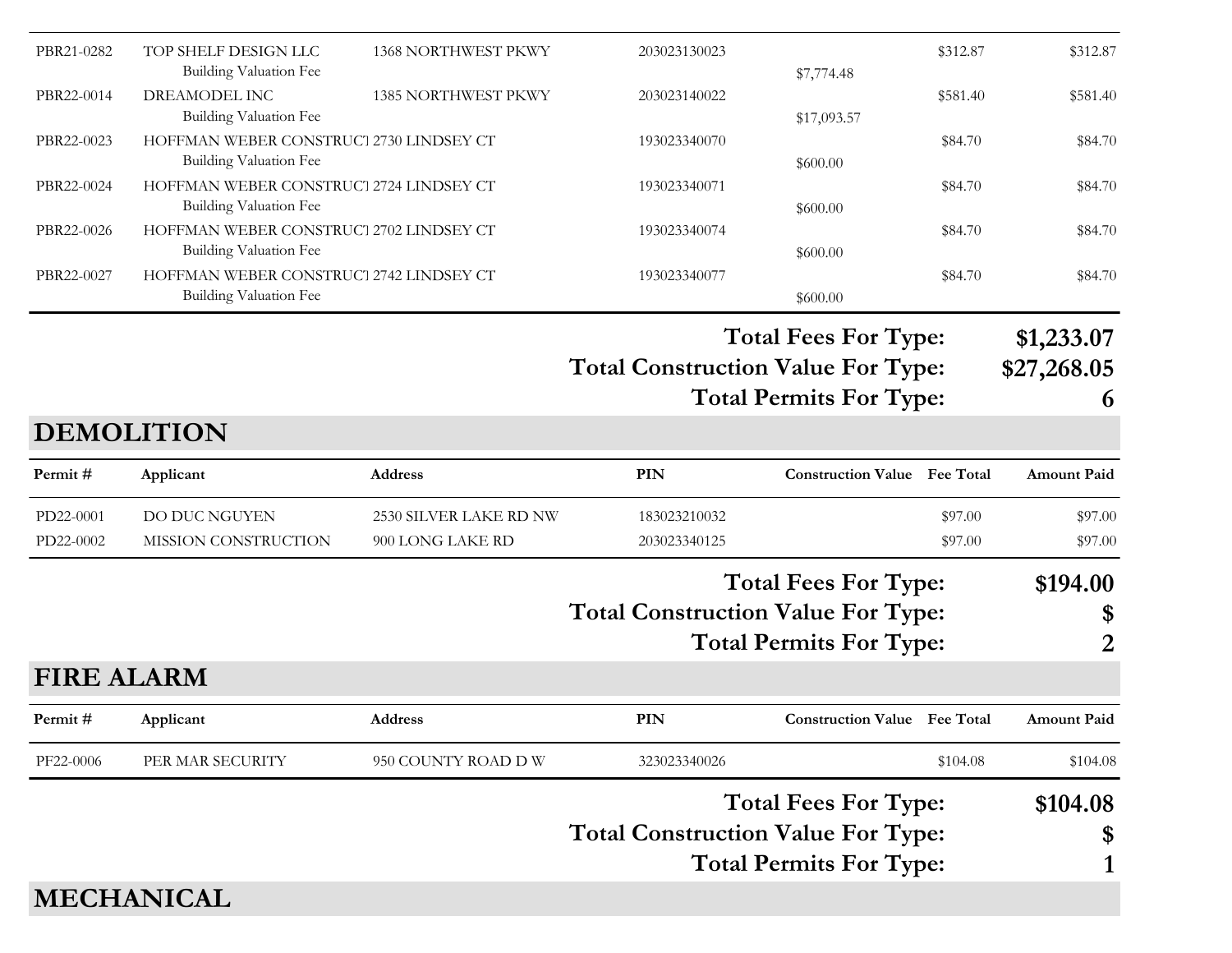| Permit#   | Applicant                                         | <b>Address</b>          | <b>PIN</b>   | <b>Construction Value Fee Total</b> |          | <b>Amount Paid</b> |
|-----------|---------------------------------------------------|-------------------------|--------------|-------------------------------------|----------|--------------------|
| PM22-0024 | STANDARD HTG & A/C CO                             | <b>698 TORCHWOOD DR</b> | 303023220020 |                                     | \$65.50  | \$65.50            |
| PM22-0037 | APOLLO HTG / AFFORDABLE (2530 EASTMAN DR NE       |                         | 183023210007 |                                     | \$208.00 | \$208.00           |
| PM22-0040 | AQUARIUS WATER CONDITION 2921 BROOKSHIRE LN       |                         | 193023320032 |                                     | \$113.00 | \$113.00           |
| PM22-0043 | PATTON HEATING & AC INC 388 CLEVELAND AVE SW      |                         | 323023140016 |                                     | \$430.50 | \$430.50           |
| PM22-0044 | HOMEWORKS PLUMBING HEA' 1239 HIGHVIEW DR          |                         | 193023410078 |                                     | \$65.50  | \$65.50            |
| PM22-0046 | AIR COMFORT HEATING & AC 1460 15TH TER NW         |                         | 203023230031 |                                     | \$65.50  | \$65.50            |
| PM22-0047 | TWIN CITY HEATING AND AIR 1236 PECKS WOODS DR     |                         | 193023330129 |                                     | \$65.50  | \$65.50            |
| PM22-0048 | K & S HEATING AIR CONDITIO 724 3RD AVE NW         |                         | 293023110043 |                                     | \$145.50 | \$145.50           |
| PM22-0049 | RESIDENTIAL HEATING & COP 1999 17TH ST NW         |                         | 193023110069 |                                     | \$65.50  | \$65.50            |
| PM22-0050 | BOYS AIRTECH HEATING, COC 589 REDWOOD LN          |                         | 303023240008 |                                     | \$65.50  | \$65.50            |
| PM22-0051 | KRINKIE HEATING & AIR                             | 523 REDWOOD LN          | 303023240062 |                                     | \$65.50  | \$65.50            |
| PM22-0052 | MECHANICAL ENERGY SYSTEM 1799 15TH AVE NW         |                         | 203023220001 |                                     | \$240.50 | \$240.50           |
| PM22-0053 | HOMEWORKS PLUMBING HEA' 2079 ERIN CT              |                         | 183023130043 |                                     | \$113.00 | \$113.00           |
| PM22-0054 | MINNESOTA CHIMNEY CORPO 1156 PIKE LAKE CIR        |                         | 203023330017 |                                     | \$181.00 | \$181.00           |
| PM22-0055 | CENTERPOINT ENERGY                                | 518 ROLLS RD            | 323023320095 |                                     | \$65.50  | \$65.50            |
| PM22-0056 | PROFESSIONAL MECHANICAL 668 RIVIERA DR            |                         | 323023330109 |                                     | \$65.50  | \$65.50            |
| PM22-0057 | BONFE'S PLUMBING, HEATING 442 11TH AVE NW         |                         | 293023310035 |                                     | \$65.50  | \$65.50            |
| PM22-0058 | PRONTO HEATING AND AIR 251 14TH AVE NW            |                         | 293023330016 |                                     | \$113.00 | \$113.00           |
| PM22-0059 | BOYS AIRTECH HEATING, COC 1130 BENT TREE HILLS DR |                         | 193023330004 |                                     | \$65.50  | \$65.50            |
| PM22-0060 | H <sub>2</sub> C INC                              | 119 30TH AVE NW         | 303023330064 |                                     | \$65.50  | \$65.50            |
| PM22-0061 | GENZ RYAN PLUMBING & HEA 2553 15TH ST NW          |                         | 193023240070 |                                     | \$65.50  | \$65.50            |
| PM22-0062 | HOFFMAN REFRIGERATION AI 331 WEXFORD HEIGHTS DR   |                         | 303023310031 |                                     | \$113.00 | \$113.00           |
| PM22-0063 | FARR PLUMBING AND HEATIN 2210 7TH ST NW           |                         | 303023120036 |                                     | \$65.50  | \$65.50            |
| PM22-0065 | WOODLAND STOVE & FIREPLA 717 STINSON BLVD         |                         | 303023220023 |                                     | \$65.50  | \$65.50            |
| PM22-0066 | BONFE'S PLUMBING, HEATING 2229 ORIOLE AVE         |                         | 183023140089 |                                     | \$113.00 | \$113.00           |
| PM22-0067 | WOODLAND STOVE & FIREPLA 717 STINSON BLVD         |                         | 303023220023 |                                     | \$86.00  | \$86.00            |
| PM22-0069 | BLUE OX HEATING & AIR LLC 127 2ND AVE SE          |                         | 333023220051 |                                     | \$65.50  | \$65.50            |
| PM22-0070 | TWIN CITY HEATING AND AIR 65 WINDSOR CT           |                         | 313023120081 |                                     | \$65.50  | \$65.50            |

**Total Fees For Type: \$2,970.00**

**Total Construction Value For Type: \$**

**Total Permits For Type: 28**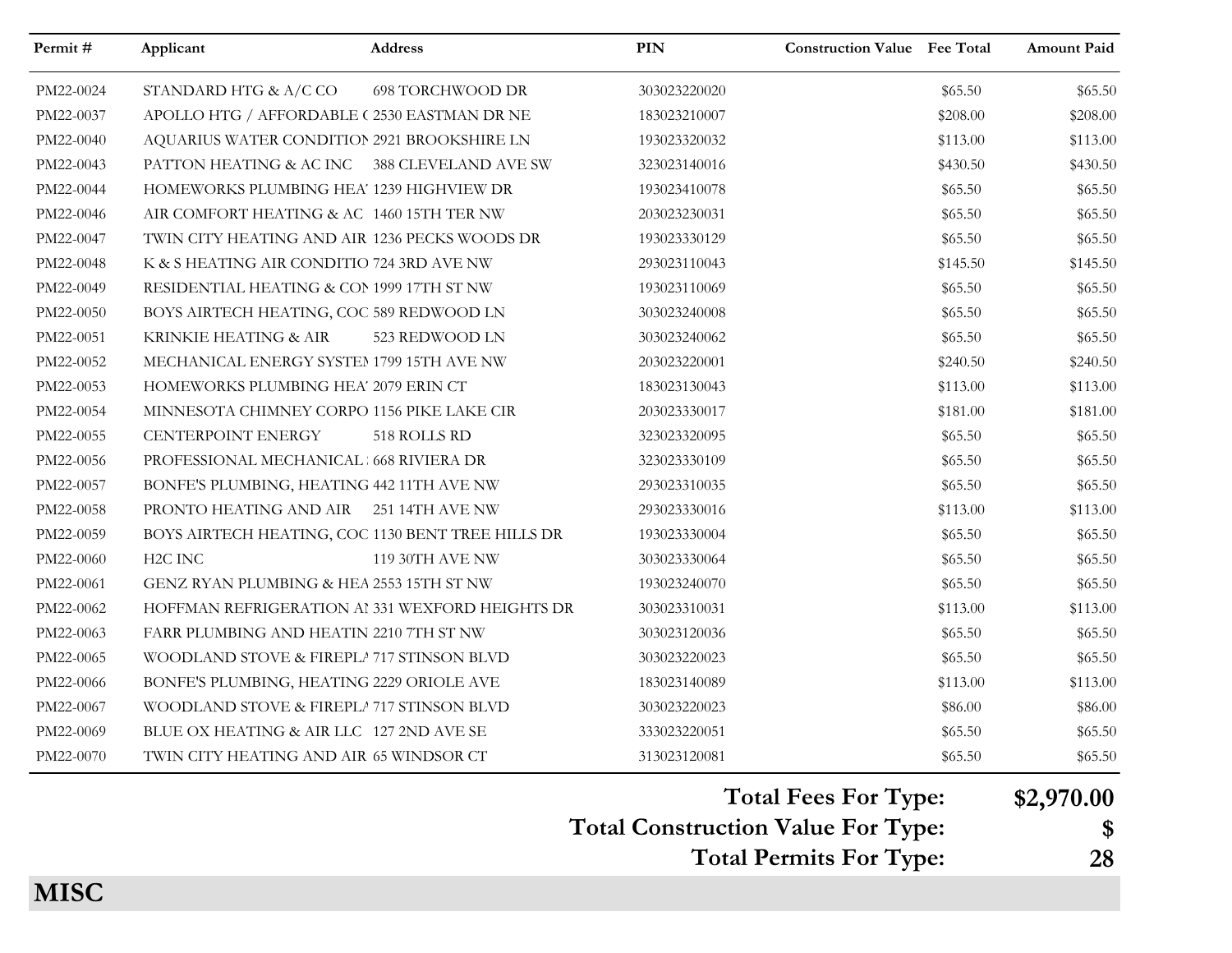| Permit#    | Applicant                                                                       | Address               | <b>PIN</b>                                | <b>Construction Value</b> Fee Total |            | <b>Amount Paid</b> |
|------------|---------------------------------------------------------------------------------|-----------------------|-------------------------------------------|-------------------------------------|------------|--------------------|
| PBR22-0010 | <b>JASON MICHAEL ECK</b><br><b>Building Valuation Fee</b>                       | 1799 15TH AVE NW      | 203023220001                              | \$1,000.00                          | \$92.50    | \$92.50            |
| PBR22-0012 | <b>HAVEN BUILDERS LLC</b><br><b>Building Valuation Fee</b>                      | 2860 FOREST DALE RD   | 303023240038                              |                                     | \$761.74   | \$761.74           |
| PBR22-0013 | TOMCO COMPANY INC<br><b>Building Valuation Fee</b>                              | 1565 26TH AVE NW      | 193023240006                              | \$24,245.00<br>\$4,800.00           | \$227.00   | \$227.00           |
| PBR22-0015 | MAD CITY WINDOWS AND BAT 740 SILVER LAKE RD NW<br><b>Building Valuation Fee</b> |                       | 303023210004                              | \$128.21                            | \$63.56    | \$63.56            |
| PBR22-0016 | SMC Construction LLC<br><b>Building Valuation Fee</b>                           | 1235 BRIGHTON SQ      | 193023420139                              | \$3,330.00                          | \$186.58   | \$186.58           |
| PF22-0003  | FRONTIER FIRE PROTECTION 350 COUNTY ROAD DW                                     |                       | 323023340026                              |                                     | \$67.50    | \$67.50            |
| PBR22-0017 | DEAN B SHOWALTER TR                                                             | 846 REDWOOD LN        | 303023210022                              |                                     | \$782.50   | \$782.50           |
|            | <b>Building Valuation Fee</b>                                                   |                       |                                           | \$25,000.00                         |            |                    |
| PBR22-0018 | <b>TREVOR D HAMDORF</b><br><b>Building Valuation Fee</b>                        | 1803 9TH ST NW        | 303023110056                              | \$15,000.00                         | \$507.50   | \$507.50           |
| PBR22-0019 | <b>RL WHITE BUUILDERS</b><br><b>Building Valuation Fee</b>                      | 1481 17TH ST NW       | 203023220016                              | \$75,000.00                         | \$1,580.00 | \$1,580.00         |
| PBR22-0020 | <b>JOHN BARRETT</b><br><b>Building Valuation Fee</b>                            | 251 14TH AVE NW       | 293023330016                              | \$10,000.00                         | \$370.00   | \$370.00           |
| PBR22-0022 | SILVER LAND REMODELING<br><b>Building Valuation Fee</b>                         | 161 WINDSOR CT        | 313023130076                              | \$26,000.00                         | \$780.75   | \$780.75           |
| PBR22-0028 | BECKER BUILDING & REMODE 3020 LINDEN DR<br><b>Building Valuation Fee</b>        |                       | 193023330028                              | \$18,000.00                         | \$590.00   | \$590.00           |
| PBR22-0030 | CREW2 INC<br>Building Valuation Fee                                             | 1228 13TH ST NW       | 203023320004                              | \$10,000.00                         | \$370.00   | \$370.00           |
|            |                                                                                 |                       |                                           | <b>Total Fees For Type:</b>         |            | \$6,379.63         |
|            |                                                                                 |                       | <b>Total Construction Value For Type:</b> |                                     |            | \$212,503.21       |
|            |                                                                                 |                       |                                           | <b>Total Permits For Type:</b>      |            | 13                 |
|            | <b>MISCELLANEOUS</b>                                                            |                       |                                           |                                     |            |                    |
| Permit#    | Applicant                                                                       | Address               | PIN                                       | <b>Construction Value Fee Total</b> |            | Amount Paid        |
| PBR22-0008 | <b>REPRISE DESIGN</b><br>Building Valuation Fee                                 | 729 LONG LAKE RD      | 323023430006                              | \$175,000.00                        | \$5,516.60 | \$5,516.60         |
| PP22-0022  | <b>MMC</b>                                                                      | 1200 OLD HIGHWAY 8 NW | 203023420015                              |                                     | \$210.75   | \$210.75           |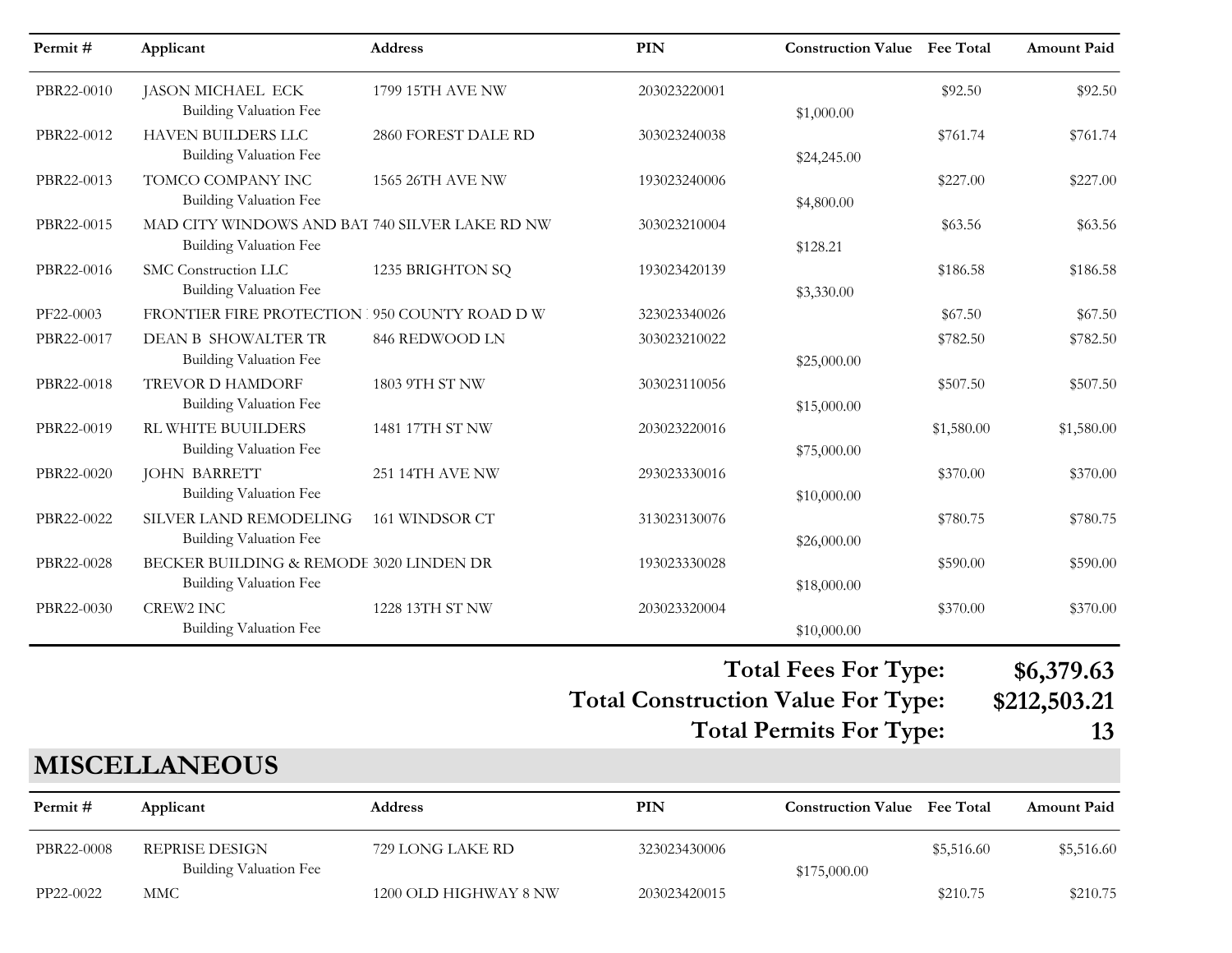| PP22-0038 | BLAYLOCK PLUMBING CO                      | 1131 SILVER LAKE RD NW | 193023430042 | \$195.25 | \$195.25 |
|-----------|-------------------------------------------|------------------------|--------------|----------|----------|
| PP22-0048 | COMMERCIAL PLUMBING & HE 729 LONG LAKE RD |                        | 323023430006 | \$280.50 | \$280.50 |

### **Total Construction Value For Type: \$175,000.00 Total Fees For Type: \$6,203.10 Total Permits For Type: 4**

#### **OFP**

| <b>Amount Paid</b> | <b>Construction Value</b> Fee Total | <b>PIN</b>                                | <b>Address</b>    | Applicant            | Permit #    |
|--------------------|-------------------------------------|-------------------------------------------|-------------------|----------------------|-------------|
| \$110.00           | \$110.00                            | 183023110032                              | 2566 ORIOLE LN    | ELSSIE B PAYAN       | POFP22-0001 |
| \$40.00            | \$40.00                             | 303023330018                              | 77 32ND AVE NW    | <b>ELAINE B COLE</b> | POFP22-0002 |
| \$40.00            | \$40.00                             | 203023140060                              | 1396 OLD HWY 8 NW | LORIE A SCHLECK      | POFP22-0004 |
| \$190.00<br>\$     | <b>Total Fees For Type:</b>         | <b>Total Construction Value For Type:</b> |                   |                      |             |

**Total Permits For Type: 3**

#### **PLUMBING**

| Permit #  | Applicant                                      | <b>Address</b>         | PIN          | <b>Construction Value</b> Fee Total |          | <b>Amount Paid</b> |
|-----------|------------------------------------------------|------------------------|--------------|-------------------------------------|----------|--------------------|
| PP20-0297 | TOM BROWNRIGG                                  | 1911 LONGVIEW DR       | 183023140058 |                                     | \$94.50  | \$94.50            |
| PP22-0019 | MN PLUMBING & HOME SERVI 2867 TORCHWOOD DR     |                        | 303023210058 |                                     | \$69.75  | \$69.75            |
| PP22-0020 | MAD CITY WINDOWS AND BAT 740 SILVER LAKE RD NW |                        | 303023210004 |                                     | \$69.95  | \$69.95            |
| PP22-0027 | PAULS PLUMBING AND HTG D. 338 WYNDHAM CIR E    |                        | 303023310023 |                                     | \$17.00  | \$17.00            |
| PP22-0028 | LARSON PLUMBING AND HEAT 2240 ERIN CT          |                        | 183023130035 |                                     | \$69.80  | \$69.80            |
| PP22-0029 | PAULS PLUMBING AND HTG D. 338 WYNDHAM CIR E    |                        | 303023310023 |                                     | \$70.00  | \$70.00            |
| PP22-0034 | <b>TREVOR D HAMDORF</b>                        | 1803 9TH ST NW         | 303023110056 |                                     | \$70.00  | \$70.00            |
| PP22-0035 | MECHANICAL ENERGY SYSTEM 1799 15TH AVE NW      |                        | 203023220001 |                                     | \$404.50 | \$404.50           |
| PP22-0039 | DEANS PROFESSIONAL PLUMB 1575 17TH ST NW       |                        | 203023220011 |                                     | \$70.05  | \$70.05            |
| PP22-0040 | KNIGHTS PLUMBING LLC                           | 1883 CEDAR DR          | 183023110076 |                                     | \$70.05  | \$70.05            |
| PP22-0042 | NORTHERN HEATING & AC                          | <b>112 30TH AVE NW</b> | 303023330053 |                                     | \$70.00  | \$70.00            |
| PP22-0043 | SIGNATURE MECHANICAL INC 2530 EASTMAN DR NE    |                        | 183023210007 |                                     | \$257.25 | \$257.25           |
| PP22-0045 | DAYS PLUMBING SERVICE COM 161 WINDSOR CT       |                        | 313023130076 |                                     | \$94.50  | \$94.50            |
| PP22-0047 | PIPERIGHT PLUMBING                             | 1716 29TH AVE NW       | 193023220010 |                                     | \$71.00  | \$71.00            |
| PP22-0049 | RIVER COUNTRY PLUMBING LI 622 17TH AVE NW      |                        | 303023140009 |                                     | \$70.50  | \$70.50            |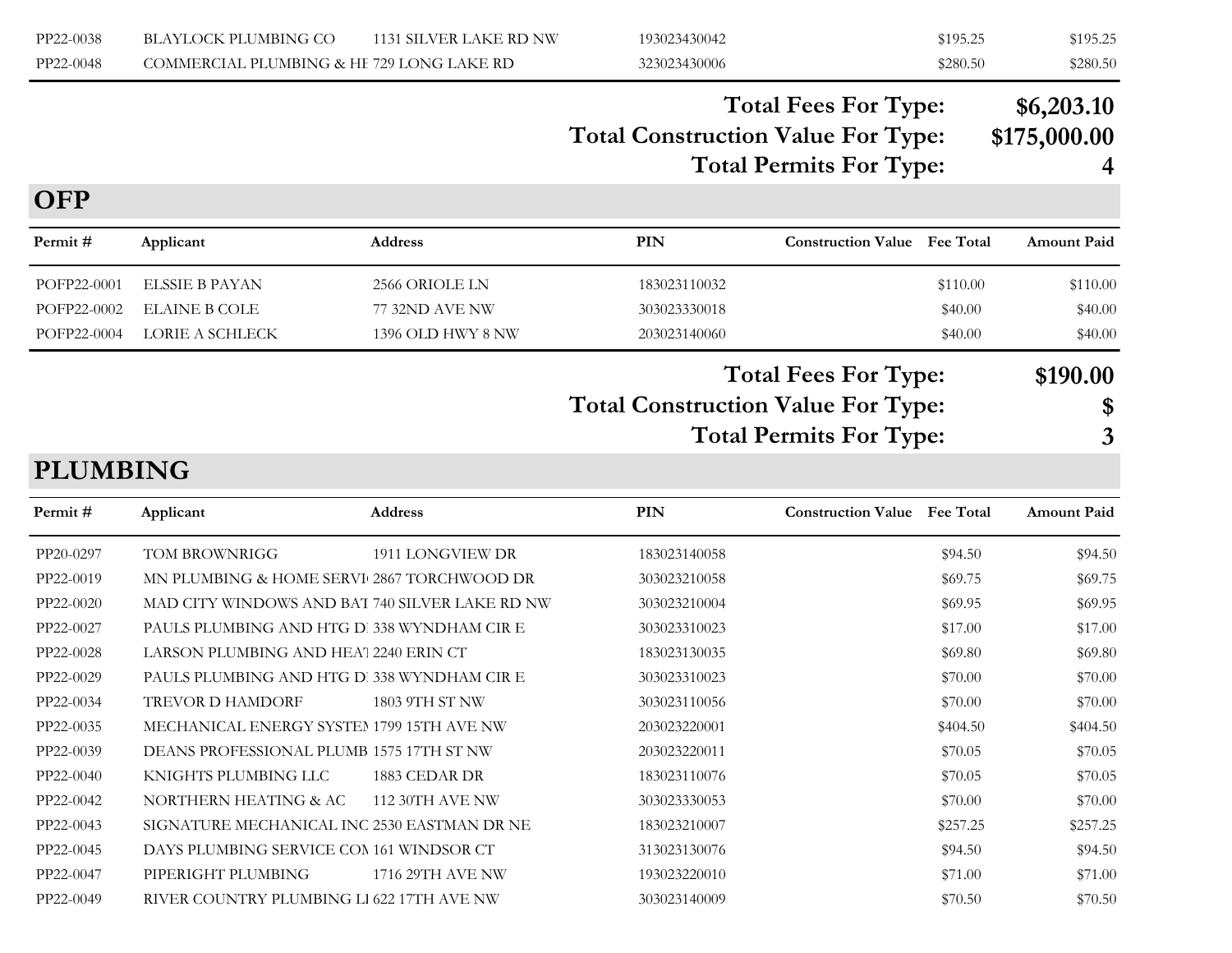| PP22-0050 | FARR PLUMBING AND HEATIN 2210 7TH ST NW |                    | 303023120036 | \$141.00 | \$141.00 |
|-----------|-----------------------------------------|--------------------|--------------|----------|----------|
| PP22-0051 | AM Plumbing                             | 2215 ORIOLE AVE    | 183023140088 | \$125.50 | \$125.50 |
| PP22-0056 | CERTIFIED MECHANICAL                    | 559 OLD STEINE CIR | 293023120091 | \$70.10  | \$70.10  |

**Total Fees For Type: \$1,905.45**

**Total Construction Value For Type: \$**

**Total Permits For Type: 18**

# **RESIDENTIAL**

| Permit#   | Applicant                                     | Address                 | PIN          | <b>Construction Value</b> Fee Total |          | Amount Paid |
|-----------|-----------------------------------------------|-------------------------|--------------|-------------------------------------|----------|-------------|
| PE22-0012 | GENZ RYAN PLUMBING & HEA 660 23RD AVE NW      |                         | 303023130023 |                                     | \$68.00  | \$68.00     |
| PE22-0050 | RUSS ORSON ELECTRIC INC                       | 1565 26TH AVE NW        | 193023240006 |                                     | \$118.00 | \$118.00    |
| PE22-0051 | POWERHOUSE ELECTRIC                           | 1239 HIGHVIEW DR        | 193023410078 |                                     | \$68.00  | \$68.00     |
| PE22-0052 | POWERHOUSE ELECTRIC                           | 524 11TH AVE NW         | 293023240069 |                                     | \$68.00  | \$68.00     |
| PE22-0057 | <b>WOLF WEBER</b>                             | 672 2ND AVE NW          | 293023140017 |                                     | \$68.00  | \$68.00     |
| PE22-0058 | DEANS PROFESSIONAL PLUMB 1065 HIGHVIEW DR     |                         | 193023440044 |                                     | \$68.00  | \$68.00     |
| PE22-0059 | K & S HEATING AIR CONDITIO 724 3RD AVE NW     |                         | 293023110043 |                                     | \$68.00  | \$68.00     |
| PE22-0060 | POWERHOUSE ELECTRIC                           | 1901 15TH AVE NW        | 173023330008 |                                     | \$68.00  | \$68.00     |
| PE22-0063 | BOYS AIRTECH HEATING, COC 3200 RICE CREEK TER |                         | 183023230009 |                                     | \$178.00 | \$178.00    |
| PE22-0064 | BASSING ELECTRIC INC                          | 649 OLD HWY 8 NW # 325  | 293023130153 |                                     | \$118.00 | \$118.00    |
| PE22-0065 | ALWAYS ON ELECTRIC                            | 1131 BLACK OAK DR       | 193023340029 |                                     | \$68.00  | \$68.00     |
| PE22-0066 | AQUARIUS WATER CONDITION 1354 KARI LN         |                         | 203023320038 |                                     | \$68.00  | \$68.00     |
| PE22-0067 | TOMMYS ELECTRIC                               | <b>251 14TH AVE NW</b>  | 293023330016 |                                     | \$68.00  | \$68.00     |
| PE22-0071 | POWERHOUSE ELECTRIC                           | 2079 ERIN CT            | 183023130043 |                                     | \$68.00  | \$68.00     |
| PE22-0072 | TOMMYS ELECTRIC                               | 1156 PIKE LAKE CIR      | 203023330017 |                                     | \$68.00  | \$68.00     |
| PE22-0073 | CENTERPOINT ENERGY                            | 518 ROLLS RD            | 323023320095 |                                     | \$68.00  | \$68.00     |
| PE22-0074 | HARRISON ELECTRIC INC                         | <b>1500 20TH AVE NW</b> | 193023130008 |                                     | \$68.00  | \$68.00     |
| PE22-0075 | NW ELECTRIC CONTRACTING 2842 17TH ST NW       |                         | 193023210039 |                                     | \$68.00  | \$68.00     |
| PE22-0076 | GENZ RYAN PLUMBING & HEA 2553 15TH ST NW      |                         | 193023240070 |                                     | \$68.00  | \$68.00     |
| PE22-0077 | THOMAS J BROWNRIGG                            | 1911 LONGVIEW DR        | 183023140058 |                                     | \$118.00 | \$118.00    |
| PE22-0078 | SUBURBAN ELECTRIC                             | 1885 INCA LN            | 303023410012 |                                     | \$58.00  | \$58.00     |
| PE22-0079 | <b>SPARK ELECTRIC</b>                         | <b>216 14TH AVE NW</b>  | 293023330025 |                                     | \$68.00  | \$68.00     |
| PE22-0080 | TREVOR D HAMDORF                              | 1803 9TH ST NW          | 303023110056 |                                     | \$118.00 | \$118.00    |
| PE22-0082 | AQUARIUS WATER CONDITION 1418 BROOKSHIRE CT   |                         | 193023230035 |                                     | \$128.00 | \$128.00    |
| PE22-0083 | EDISON ELECTRIC LLC                           | 2210 7TH ST NW          | 303023120036 |                                     | \$118.00 | \$118.00    |
|           |                                               |                         |              |                                     |          |             |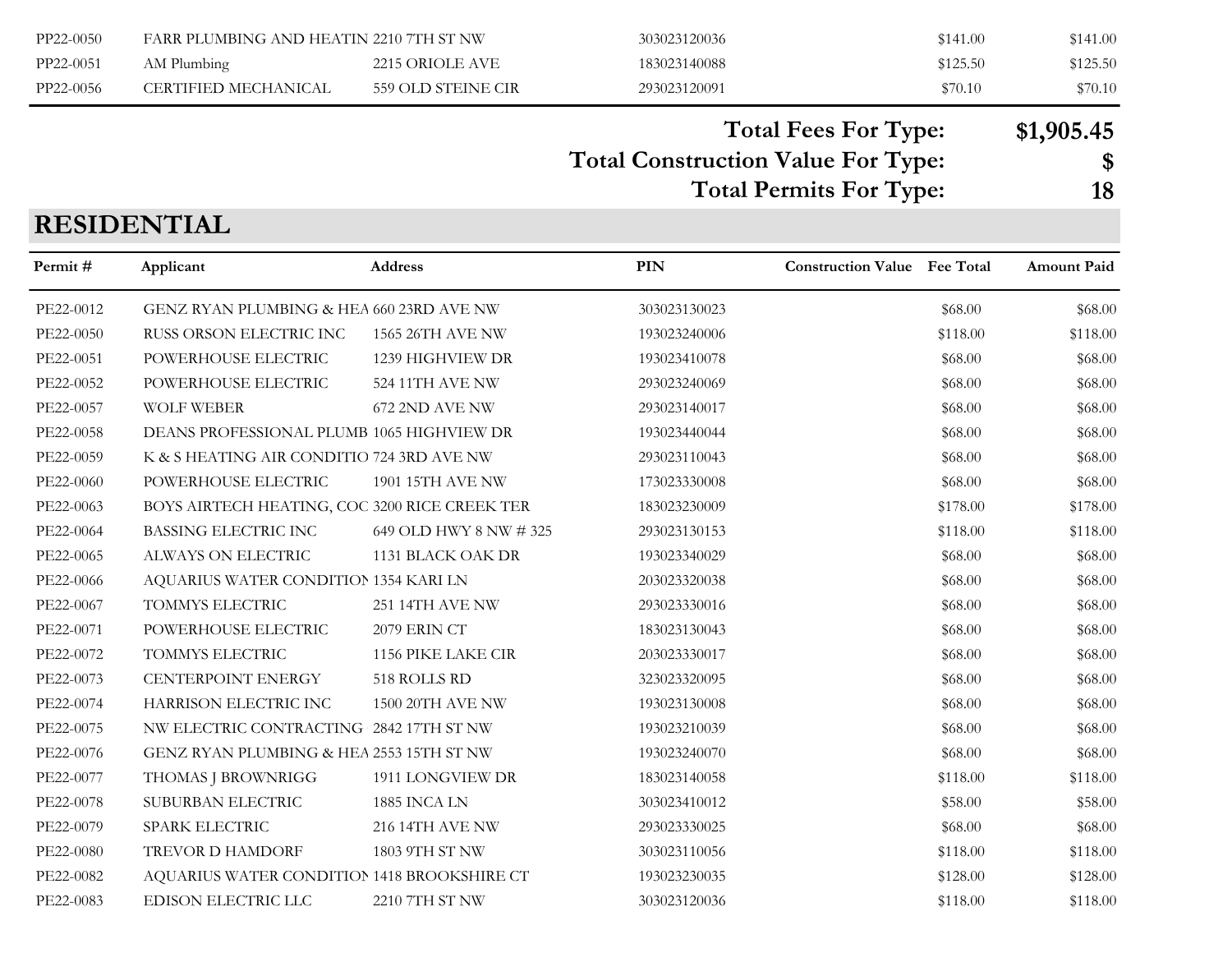| PE22-0084 | ADVANCED ELECTRIC OF MIN 1796 19TH TER NW |                | 183023440006 | \$118.00 | \$118.00 |
|-----------|-------------------------------------------|----------------|--------------|----------|----------|
| PE22-0086 | R C ELECTRIC INC                          | 161 WINDSOR CT | 313023130076 | \$118.00 | \$118.00 |

# **Total Construction Value For Type: \$ Total Fees For Type: \$2,346.00**

**Total Permits For Type: 27**

### **SAINT ANTHONY**

| Permit#    | Applicant                                   | Address                | <b>PIN</b>                                | <b>Construction Value</b> Fee Total                           |         | <b>Amount Paid</b> |
|------------|---------------------------------------------|------------------------|-------------------------------------------|---------------------------------------------------------------|---------|--------------------|
| PSA22-0013 | <b>CITY OF NEW BRIGHTON</b>                 | SA REVIEWS 2022        | 9999999999999                             |                                                               | \$0.00  | \$0.00             |
| PSA22-0014 | <b>CITY OF NEW BRIGHTON</b>                 | SA REVIEWS 2022        | 9999999999999                             |                                                               | \$0.00  | \$0.00             |
| PSA22-0015 | <b>CITY OF NEW BRIGHTON</b>                 | SA REVIEWS 2022        | 9999999999999                             |                                                               | \$0.00  | \$0.00             |
| PSA22-0016 | <b>CITY OF NEW BRIGHTON</b>                 | SA REVIEWS 2022        | 9999999999999                             |                                                               | \$0.00  | \$0.00             |
| PSA22-0017 | <b>CITY OF NEW BRIGHTON</b>                 | SA REVIEWS 2022        | 9999999999999                             |                                                               | \$0.00  | \$0.00             |
| PSA22-0018 | <b>CITY OF NEW BRIGHTON</b>                 | <b>SA REVIEWS 2022</b> | 9999999999999                             |                                                               | \$0.00  | \$0.00             |
|            |                                             |                        | <b>Total Construction Value For Type:</b> | <b>Total Fees For Type:</b><br><b>Total Permits For Type:</b> |         | \$0.00<br>\$<br>6  |
|            | <b>SEWER &amp; WATER</b>                    |                        |                                           |                                                               |         |                    |
| Permit#    | Applicant                                   | <b>Address</b>         | <b>PIN</b>                                | <b>Construction Value Fee Total</b>                           |         | <b>Amount Paid</b> |
| PSW22-0002 | JOES SEWER SERVICE INC                      | 2751 17TH ST NW        | 193023210062                              |                                                               | \$93.00 | \$93.00            |
| PSW22-0003 | MARVEL SEWER AND DRAIN L 856 FOREST DALE RD |                        | 303023210047                              |                                                               | \$93.00 | \$93.00            |
| PSW22-0004 | JOES SEWER SERVICE INC                      | 2271 7TH ST NW         | 303023130078                              |                                                               | \$93.00 | \$93.00            |
| PSW22-0005 | ROTO ROOTER                                 | 2761 15TH ST NW        | 193023240042                              |                                                               | \$93.00 | \$93.00            |

**Total Construction Value For Type: \$ Total Fees For Type: \$372.00**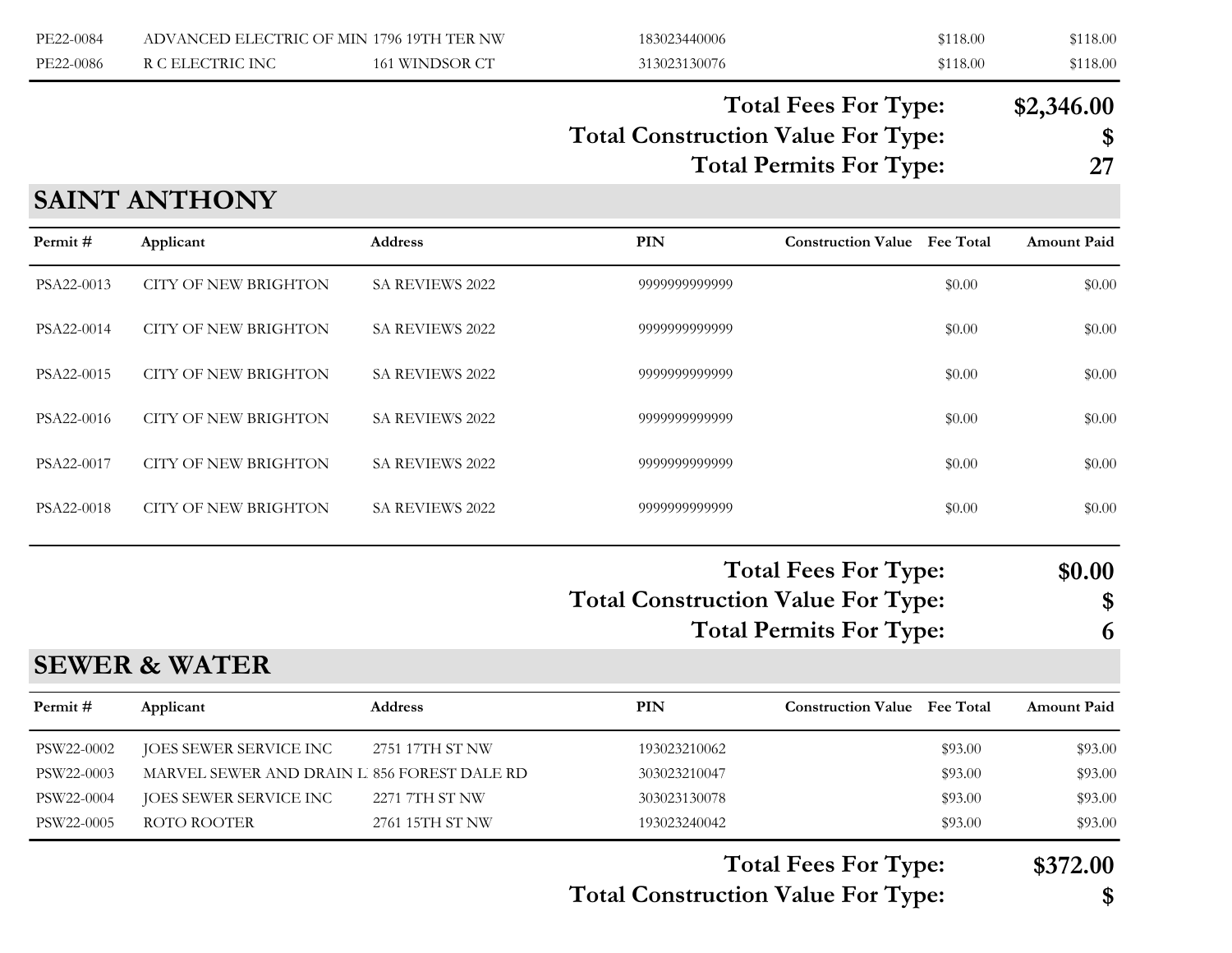# **Total Permits For Type: 4**

| Permit#                                          | Applicant                                                                                                                                                | <b>Address</b>          | PIN                                                          | <b>Construction Value</b> Fee Total                           |                                          | <b>Amount Paid</b>                       |
|--------------------------------------------------|----------------------------------------------------------------------------------------------------------------------------------------------------------|-------------------------|--------------------------------------------------------------|---------------------------------------------------------------|------------------------------------------|------------------------------------------|
| PSTR22-0001                                      | PRISCILLA BLOOMER TRUSTEE 1901 15TH AVE NW                                                                                                               |                         | 173023330008                                                 |                                                               | \$10.00                                  | \$10.00                                  |
|                                                  |                                                                                                                                                          |                         | <b>Total Construction Value For Type:</b>                    | <b>Total Fees For Type:</b><br><b>Total Permits For Type:</b> |                                          | \$10.00<br>\$                            |
| <b>SIDING</b>                                    |                                                                                                                                                          |                         |                                                              |                                                               |                                          |                                          |
| Permit#                                          | Applicant                                                                                                                                                | <b>Address</b>          | <b>PIN</b>                                                   | <b>Construction Value Fee Total</b>                           |                                          | <b>Amount Paid</b>                       |
| PB22-0020                                        | DALE L BRADY<br><b>Building Valuation Fee</b>                                                                                                            | <b>1589 18TH AVE NW</b> | 193023140031                                                 | \$15,000.00                                                   | \$346.50                                 | \$346.50                                 |
|                                                  |                                                                                                                                                          |                         | <b>Total Construction Value For Type:</b>                    | <b>Total Fees For Type:</b><br><b>Total Permits For Type:</b> |                                          | \$346.50<br>\$15,000.00                  |
|                                                  | <b>SIGN TEMPORARY</b>                                                                                                                                    |                         |                                                              |                                                               |                                          |                                          |
| Permit#                                          | Applicant                                                                                                                                                | <b>Address</b>          | PIN                                                          | <b>Construction Value</b>                                     | <b>Fee Total</b>                         | <b>Amount Paid</b>                       |
| PSIGN22-0005                                     | MCDONALDS CORPORATION                                                                                                                                    | 1168 SILVER LAKE RD NW  | 193023340049                                                 |                                                               | \$80.00                                  | \$80.00                                  |
|                                                  |                                                                                                                                                          |                         | <b>Total Construction Value For Type:</b>                    | <b>Total Fees For Type:</b><br><b>Total Permits For Type:</b> |                                          | \$80.00<br>\$                            |
|                                                  | <b>WATER HEATER</b>                                                                                                                                      |                         |                                                              |                                                               |                                          |                                          |
| Permit#                                          | Applicant                                                                                                                                                | Address                 | PIN                                                          | <b>Construction Value Fee Total</b>                           |                                          | Amount Paid                              |
| PP22-0021<br>PP22-0023<br>PP22-0024<br>PP22-0025 | DEANS PROFESSIONAL PLUMB 630 23RD AVE NW<br><b>K B SERVICE</b><br>HERO PLUMBING HEATING & 3015 MISSISSIPPI ST<br>HERO PLUMBING HEATING & 1724 TIOGA BLVD | 528 QUEENS GATE         | 303023130028<br>293023120099<br>183023320003<br>303023410069 |                                                               | \$70.50<br>\$70.50<br>\$70.50<br>\$70.50 | \$70.50<br>\$70.50<br>\$70.50<br>\$70.50 |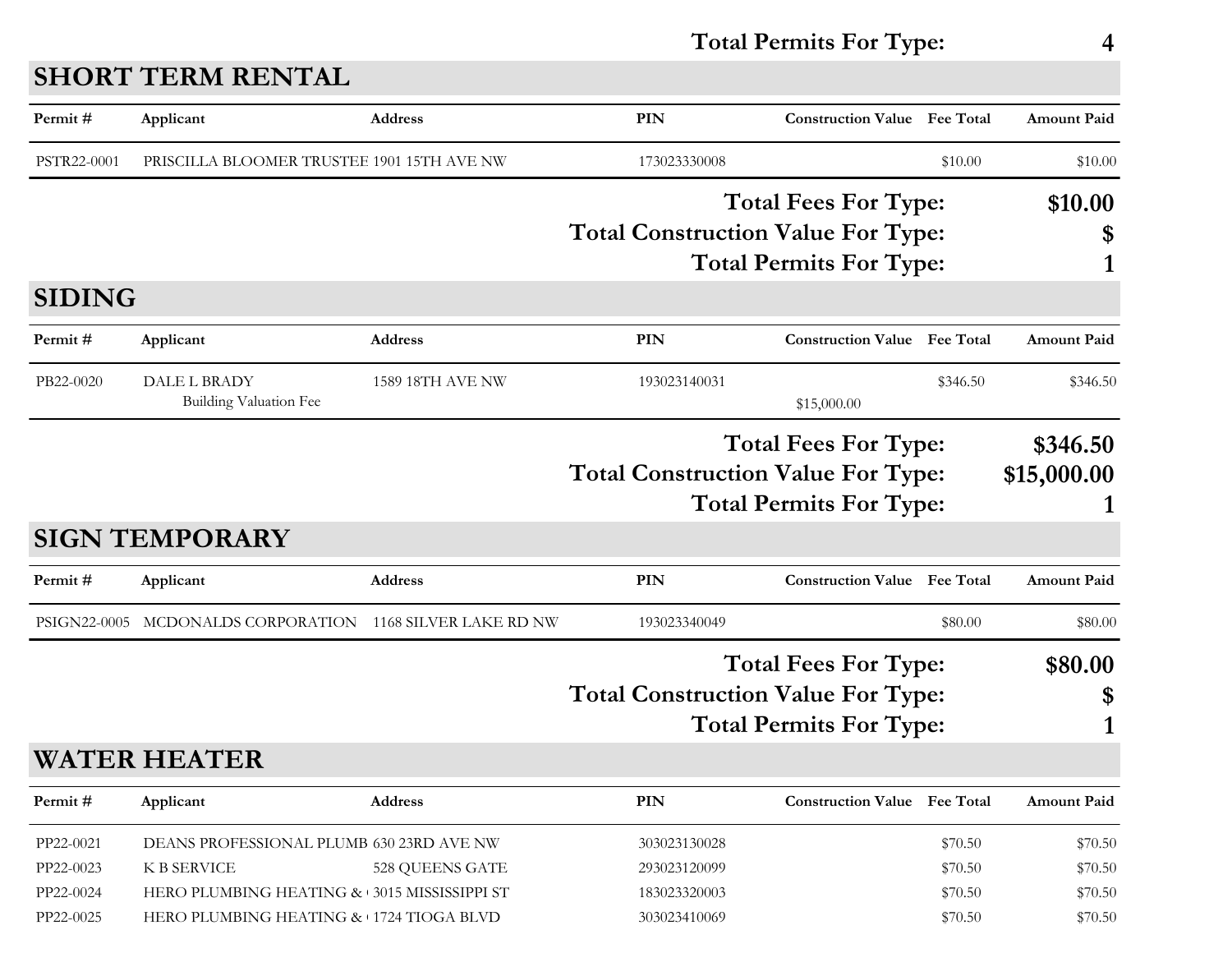| PP22-0026 | HERO PLUMBING HEATING & 1724 TIOGA BLVD    |                        | 303023410069 | \$70.50 | \$70.50 |
|-----------|--------------------------------------------|------------------------|--------------|---------|---------|
| PP22-0030 | BONFE'S PLUMBING, HEATING 1984 29TH AVE NW |                        | 183023330002 | \$70.50 | \$70.50 |
| PP22-0031 | TJK PLUMBING INCORPORATE 2299 RAINBOW AVE  |                        | 183023140079 | \$70.50 | \$70.50 |
| PP22-0032 | CHAMPION PLUMBING                          | 1548 16TH ST NW        | 203023220060 | \$70.50 | \$70.50 |
| PP22-0033 | <b>ECOWATER</b>                            | 2595 17TH TER NW       | 193023210027 | \$70.50 | \$70.50 |
| PP22-0036 | DEANS PROFESSIONAL PLUMB 1575 17TH ST NW   |                        | 203023220011 | \$70.50 | \$70.50 |
| PP22-0037 | PAUL BUNYAN PLUMBING LLC 1687 LONGVIEW DR  |                        | 183023140048 | \$70.50 | \$70.50 |
| PP22-0044 | WATER HEATERS NOW INC                      | 2800 16TH ST NW        | 193023210093 | \$70.50 | \$70.50 |
| PP22-0046 | ADAMS ON TIME PLUMBING                     | <b>133 14TH AVE SW</b> | 323023220052 | \$70.50 | \$70.50 |
| PP22-0052 | PRONTO HEATING AND AIR                     | 1322 IMPERIAL LN       | 323023320049 | \$70.50 | \$70.50 |
| PP22-0054 | NORBLOM PLUMBING CO                        | 698 TORCHWOOD DR       | 303023220020 | \$70.50 | \$70.50 |

PP22-0025 HERO PLUMBING HEATING & COOLING 1724 TIOGA BLVD 303023410069 \$70.50 \$70.50

**Total Fees For Type: \$1,057.50**

**Total Construction Value For Type: \$ Total Permits For Type:** 

| ×<br>۰, |  |
|---------|--|

#### PB22-0025 A PANE IN THE GLASS 690 8TH AVE NW 293023240001 \$106.00 \$106.00 \$106.00 **PIN Construction Value Permit # Applicant Address Fee Total Amount Paid** PB22-0014 WINDOW OUT FITTERS 527 CONTINENTAL DR 323023320025 \$383.24 \$383.24 \$383.24 Building Valuation Fee  $$16,482.00$ PB22-0016 PELLA NORTHLAND 2844 FOREST DALE RD 303023240037 \$531.21 \$531.21 \$531.21 Building Valuation Fee  $$24,424.00$ PB22-0017 CUSTOM REMODELERS INC 2539 LONGVIEW DR 183023120045 \$660.25 \$660.25 \$660.25 Building Valuation Fee  $$35,500.00$ PB22-0018 RENEWAL BY ANDERSEN LLC 3032 18TH ST NW 183023330050 \$365.00 \$365.00 \$365.00 Building Valuation Fee  $$16,000.00$ PB22-0019 RENEWAL BY ANDERSEN LLC 1427 BROOKSHIRE CT 193023230030 \$438.74 \$438.74 \$438.74 Building Valuation Fee  $$19,474.00$ PB22-0021 WINDOW CONCEPTS OF MN IN 300 11TH AVE NW 293023340018 \$235.50 \$235.50 \$235.50 \$235.50 Building Valuation Fee  $$9,000.00$ PB22-0022 RENEWAL BY ANDERSEN LLC 1588 18TH AVE NW 193023140032 \$401.91 \$401.91 \$401.91 Building Valuation Fee  $$17,816.00$ PB22-0023 WINDOW WORLD TWIN CITIES 1679 TIOGA BLVD 303023410072 \$161.20 \$161.20 Building Valuation Fee  $$4,395.00$ PB22-0024 DESIGNCRAFT CONSTRUCTION 701 RIVIERA DR 323023330081 \$105.70 \$105.70 \$105.70 Building Valuation Fee  $$1,400.00$

#### **WINDOWS/DOORS**